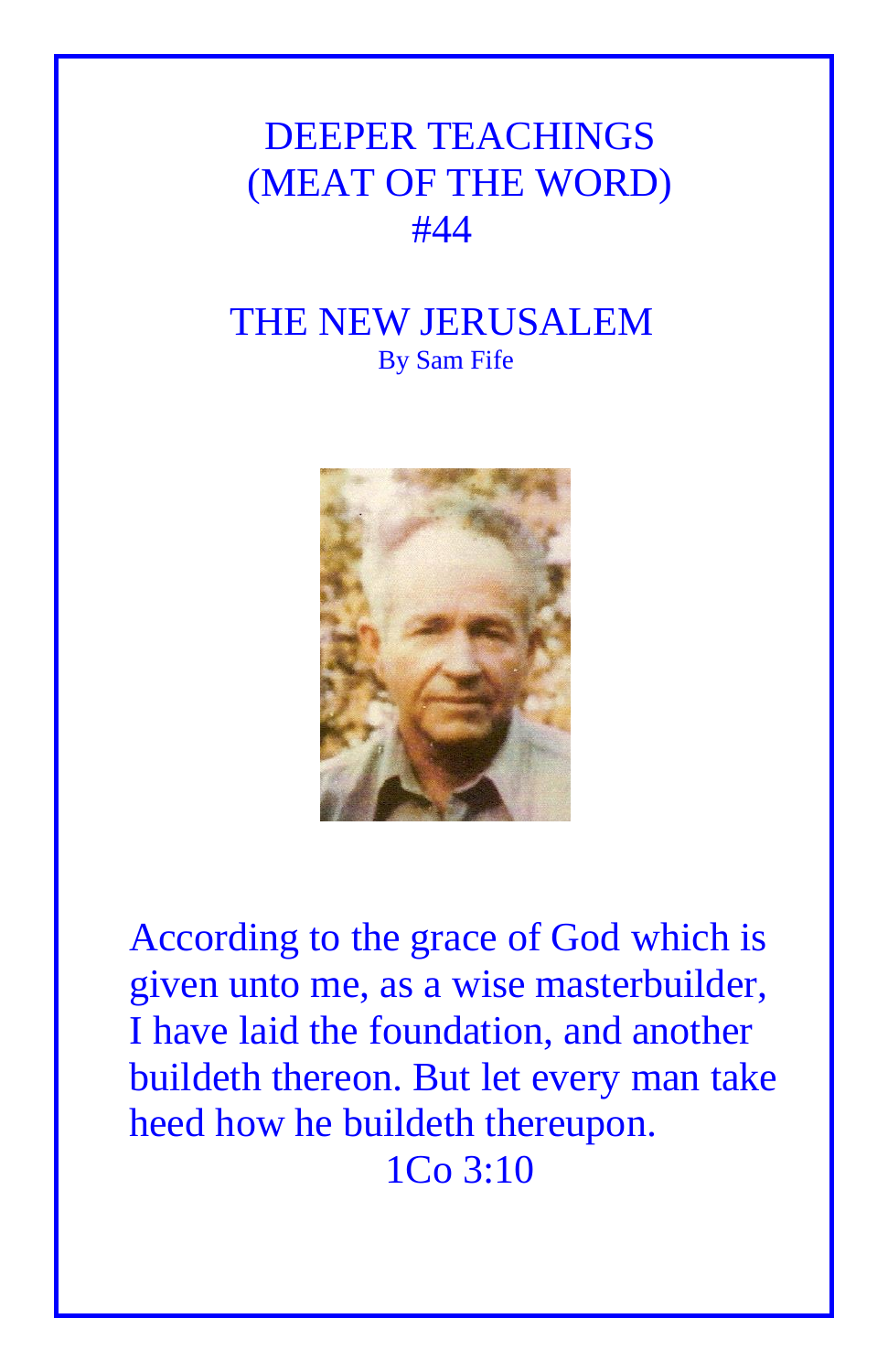## THE NEW JERUSALEM (Where There Is No Night There) By Sam Fife

Rev. 21:22- And I saw no temple therein: for the Lord God Almighty and the Lamb are the temple of it. [23] And the city had no need of the sun, neither of the moon, to shine in it: for the glory of God did lighten it, and the Lamb is the light thereof. [24] And the nations of them which are saved shall walk in the light of it: and the kings of the earth do bring their glory and honour into it. [25] And the gates of it shall not be shut at all by day: for there shall be no night there.

A few months ago, in a morning service, as I was preparing to teach on this passage of Scripture, suddenly the Holy Spirit spoke very powerfully to me one little three-word phrase, and He told me that in this three-word phrase was the answer to all of my problems and to all of the problems of mankind. That little three-word phrase was "in the Spirit." Then He explained to me that no matter what test, no matter what trial, no matter what tribulation one came to in their life, if they would only get back in the Spirit and wait upon the Lord, then the Holy Spirit would show them that good thing that God was working in them through the trial, and through the test and through the tribulation, and suddenly the problem would cease to be a problem at all, and would become a blessing, the mountain would become a plain, and the darkness would be turned into light, the night into day, and they would be dwelling in the City where there is no night there. Then the Holy Spirit explained to me that the only reason our trials and our tests and our tribulations that we go through in this life become problems to us, and sometimes cause many to have nervous breakdowns, is because they get out of the Spirit and try to face life in the flesh, in their own natural strength and intelligence and wisdom, and therefore when trials and pressures come upon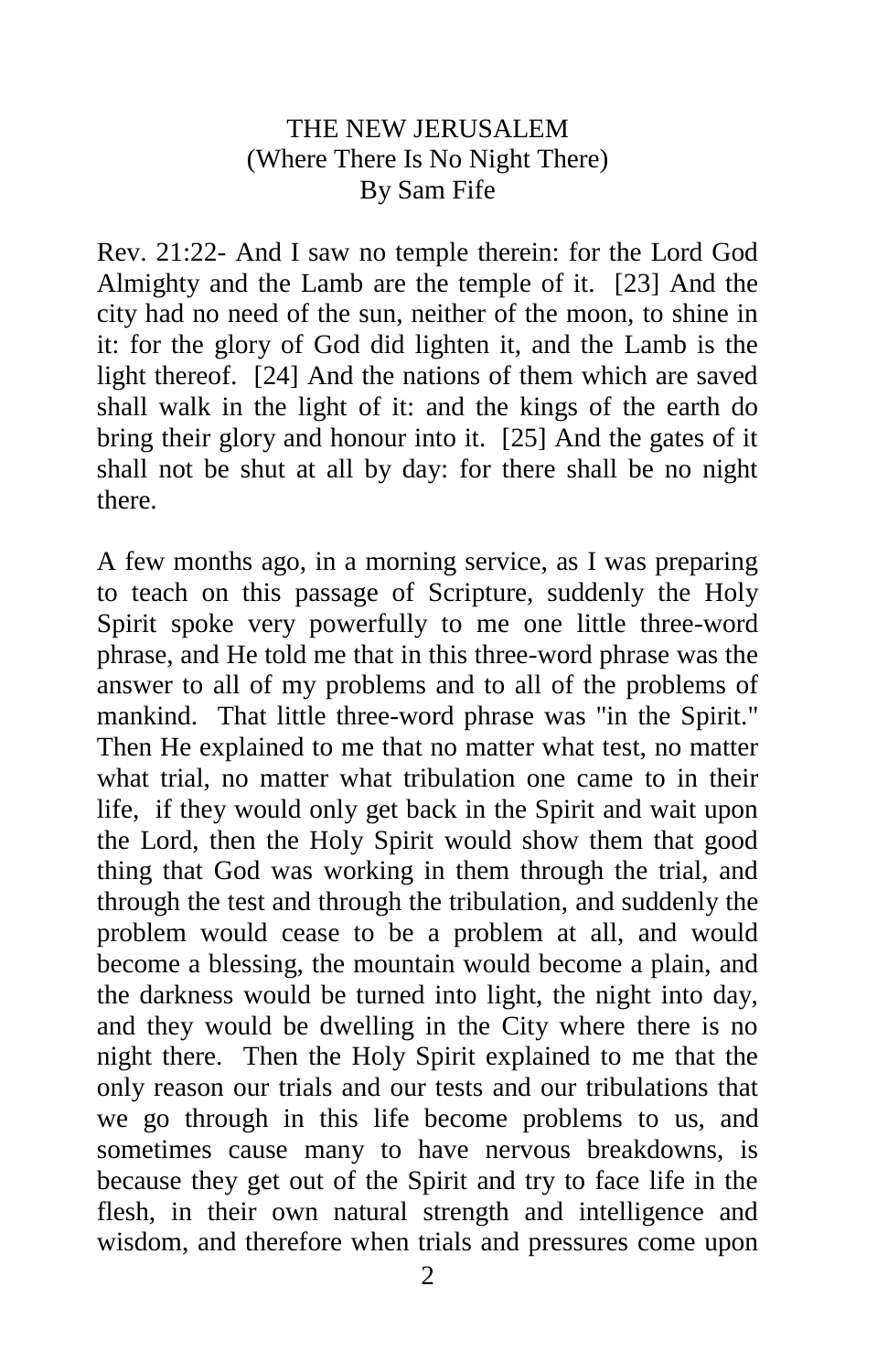them, they have not the leadership of the Spirit, that they might know why the great God of goodness is allowing them to go through such a thing; but if they will just remember the little phrase, "in the Spirit, " get on their knees before the Lord and get back in the Spirit, and wait upon the Lord, the Holy Spirit will show them that good thing that God is working in them through the trial and through the test, to prepare them for a victorious Eternity: then the problem will cease to be a problem at all and will become a blessing, the mountain will become a plain, the darkness will be turned into light and the night into day and they will be dwelling forever in that City where there is no night there.

 The Scripture that we have read, which is the foundation for our message, is found in the 21st chapter of the book of Revelation, that chapter in the Bible which describes the Holy City, New Jerusalem, which John saw coming down from God. In order for one to understand the great Truth that is here, one must understand that the New Jerusalem, the Holy City, is not some literal city that will come down to this earth from heaven some day, as many Christians and ministers carnally interpreting the Scriptures have taught, but there are two verses in the 21st chapter of Revelation, that great chapter that describes the Holy City which make it very clear to us that we, the Church, the Bride of Christ, are God's New Jerusalem City. For when we study these two verses we find that two times here in the 21st chapter of Revelation the Bible calls the New Jerusalem the Bride of Christ.

 In verse two, John said he saw the New Jerusalem, the Holy City, descending, out of heaven, prepared as a bride adorned for her husband; and then in verses nine and ten the angel said to John, "come up hither and let me show thee the Lamb's Bride." In verse ten, John said "He carried me, away in the Spirit to a great and high mountain and showed me the New Jerusalem, the Holy City, the Lamb's Bride." So we find that two times here in Revelation, chapter 21, the Bible calls the New Jerusalem the Bride of Christ.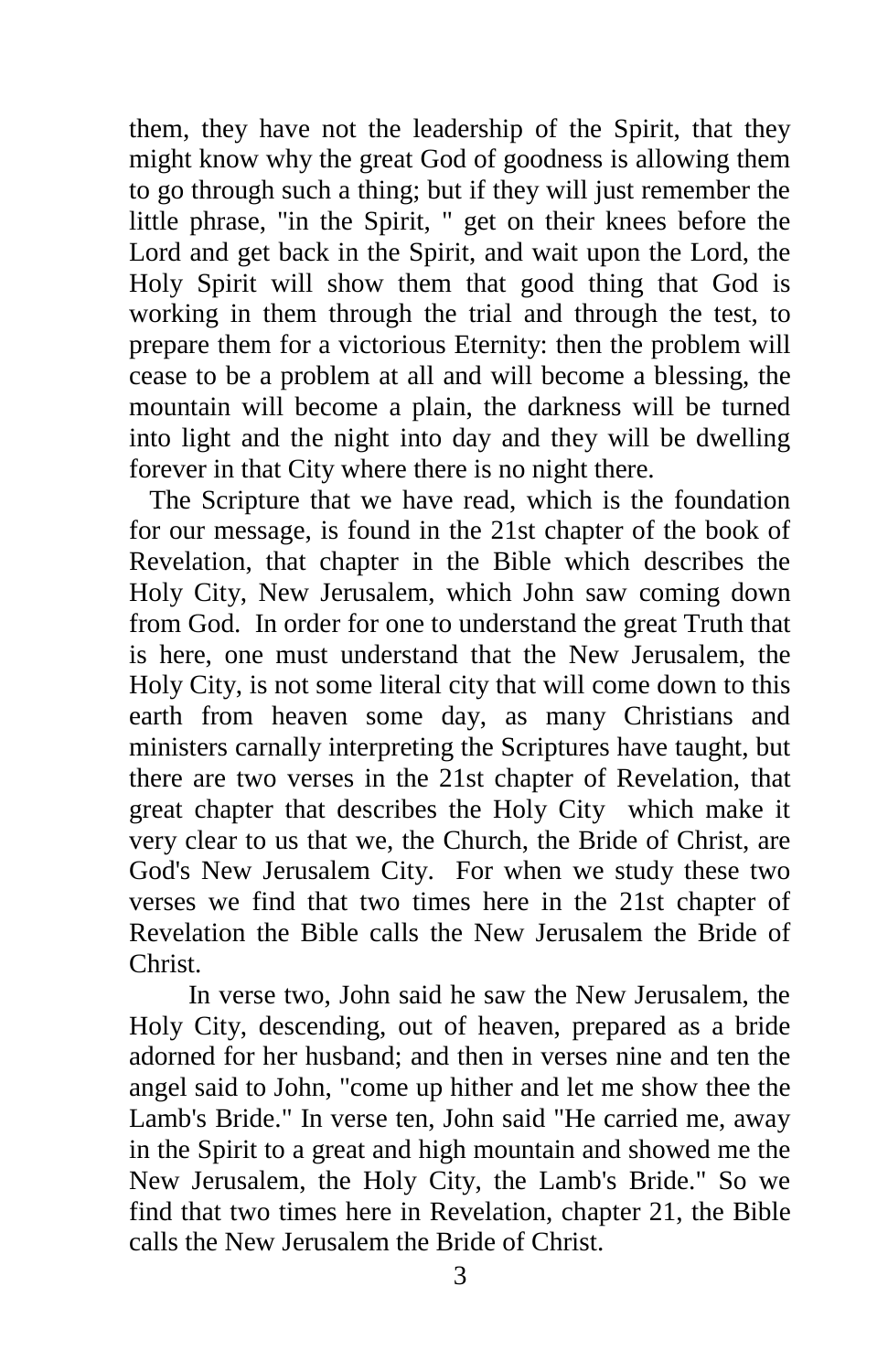Now, if we know anything at all about the New Testament, we know that in many other places in the New Testament the Bible also calls us who are the Church, the Bride of Christ. When we discover this Truth, the conclusion that we come to is that there are not two Brides of Christ in the Bible - for the Bible doesn't give Christ two wives -- but the simple Truth is, when the Bible says the New Jerusalem is the Bride of Christ, and it also says that we who are the Church are the Bride of Christ, then the two are synonymous, one and the same. The Church is the New Jerusalem, and the New Jerusalem is us, the Church, the Bride of Christ - in that hour when we will have grown up to the measure of the stature of the fullness of Christ and have been changed into incorruptibility; so that the nature of Christ, which is the nature of God, will be dwelling in us in fullness; and God will be dwelling in His Holy City here on the earth.

 It is a shame that for so long, God's people, in their carnal interpretation of the Scriptures have thought that the City of God was some kind of literal city that would be let down on this earth literally from heaven some day. But only when they have been delivered from this carnal concept and begin to see that we, the Church, the Bride of Christ, or the City of God, is slowly coming down from heaven with each line and precept of Truth that works the nature of God in us; only then are they prepared to begin to understand the glorious mystery that is in John's statement here, when he said, "And the gates of it shall not be shut at all by day: for there shall be no night there."

 For you see, John, as he described this glorious vision of the Holy City, was only seeing that ultimate state in God that the Spirit of God is bringing us to in that hour when we will have grown up to the measure of the stature of the fullness of Christ, and the nature of Christ, which is the nature of God, will have come forth in us in all of its incorruptible glory; and therefore God will be dwelling in us, the New Jerusalem, the Holy City.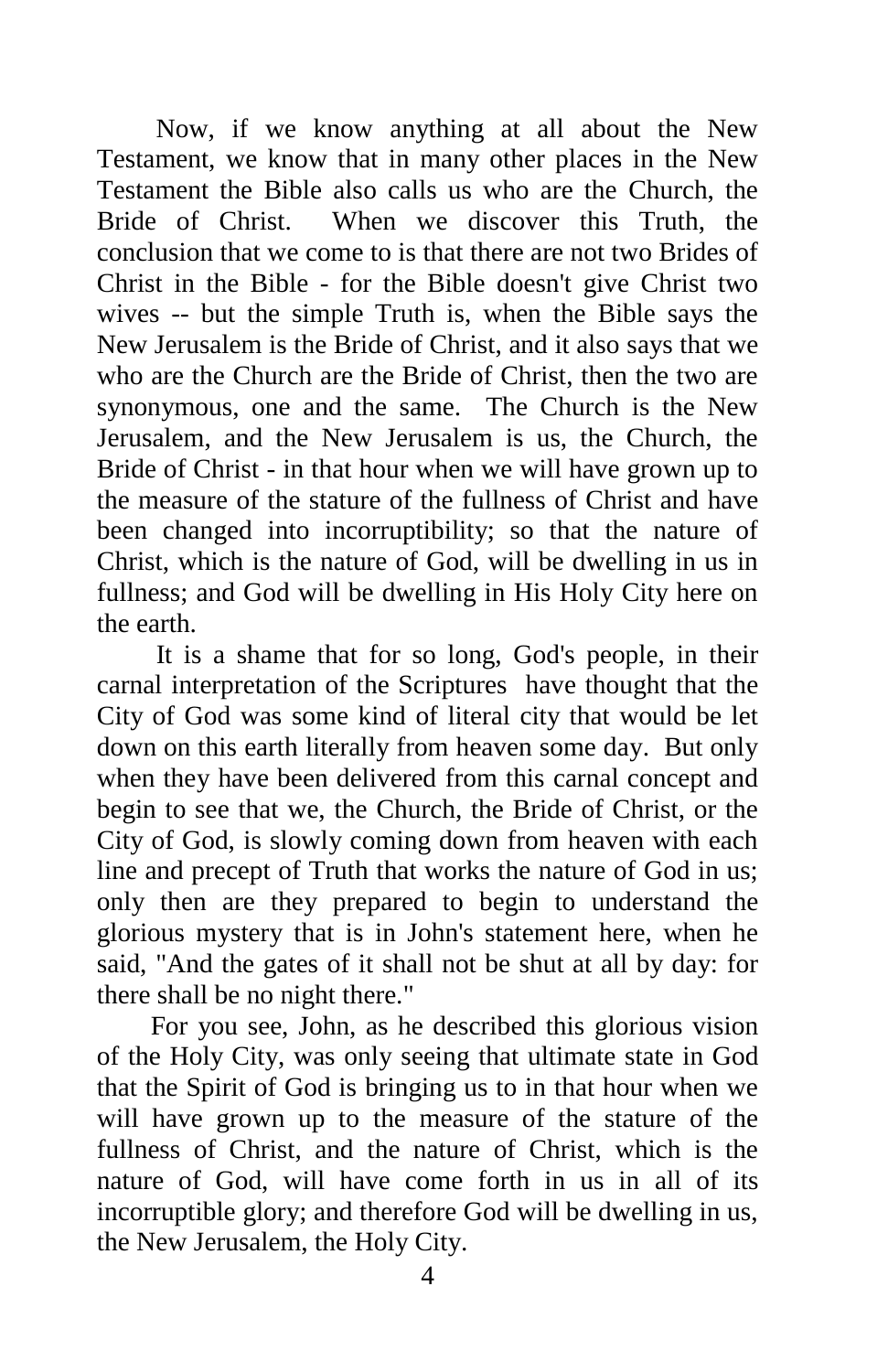Dear reader, can you rise up today, high enough out of your own carnal natural nature, and high enough in the Spirit to be able to see behind the carnal symbols God has used here, and to see the glorious spiritual realities that they describe, that are to be fulfilled in you and me. Can you see that when John says, "And its streets are pure gold," that since gold, in the mystery of Scripture is the only metal in the earth that is incorruptible and cannot be tarnished, that it is therefore a symbol and a type of God's incorruptible nature, which cannot be tempted or tarnished. Therefore, when the Bible says, "and its streets are pure gold," it only speaks of you and I having come to a perfect eternal walk in the incorruptible nature of God. Can you see that when the Bible says, "And its light is as a jasper stone, clear as crystal, that since everywhere else in the Bible the term, "light," refers to Truth - it is only saying that in that hour the Truth in us will have been purged of all darkness, and all error, and we'll be pure and clear as crystal. Can you see that the Bible itself, given to us by the various authors that the Holy Spirit has used in different centuries to write its various books, is but the progressive Divine unfolding revelation of the House of God and the City of God that is to come forth in you and me in these last days.

 For centuries, since the time of the fall, men have wandered about in the darkness of this earth, searching, seeking, always crying out from the depths of their being for the answer to one question: "Where is God, where is His City, what kind of house does He live in?" and "Where is the road that I may take there, that I may know Him as He is?" And down through the generations, many false priests and false prophets have given them many false answers to these questions, motivated by invisible demon-spirited gods, who, from the invisible spirit realm have established false systems of religion in this earth, that have offered unto mankind false answers which were dead-end streets to the great question, the great heart's cry that has been springing forth from within man since the fall, "Where is God? Where is His City?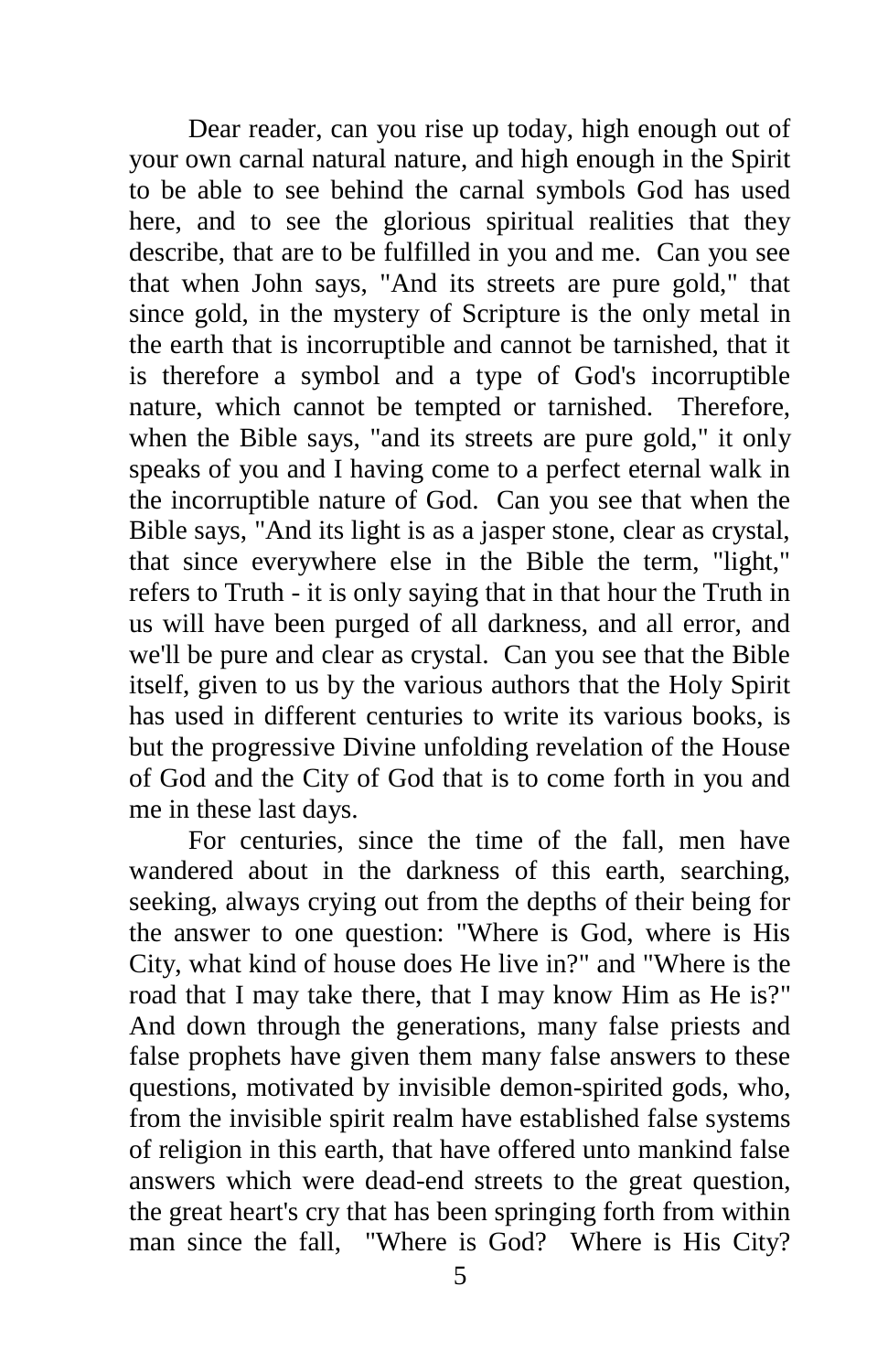Where is the House that He lives in? Where is the road that I may take to go there, that I may know Him as He is?"

But ever since the fall, as man has groped about in darkness, searching for the answer to this question, God Himself, has been seeking to break through from the spiritual heavenlies and reveal the answer to mankind. But in order to do so, He had to have a Man that He could work through, to reveal to mankind the answer to this great question. Therefore, from the time of the fall, for many hundreds of years the eyes of God were searching to and fro in the earth, seeking to find a Man that would be yielded enough to His Spirit, that He could lift high enough into the realm of spirituality, that He could begin to reveal the answer to this great question through.

 The first man that he found was a young man named Jacob, who had schemed his brother, Esau, out of his birthright; and because his brother Esau was angry with him and threatened to kill him for doing so, had to leave his father's house; and God found him one day, wearily treading down the trail, treading toward the country of his mother's brother, Laban, in order to escape his brother Esau's wrath. But as night caught him in his journey, Jacob, tired, lonely and weary, laid down beside the trail and laid his head on a rock and as he fell asleep, he dreamed a dream, and in the dream he saw a ladder ascending from earth to heaven, and the angels of God ascending and descending upon it; and at the top of the ladder he saw God; and God spoke to him and gave him a wonderful promise. He said, "All the land that thou liest upon I have given it unto thee, and behold I am with thee, and I will be with thee in all places whithersoever thou goest, and I will not forsake thee until I have done that which I have spoken to thee of."

 The ladder that Jacob saw, of course, was God's redemptive plan in Christ, which bridges the gap between heaven and earth; and upon which the angels, the ministering spirits, who are sent forth to minister to us who are the heirs of salvation, ascend and descend.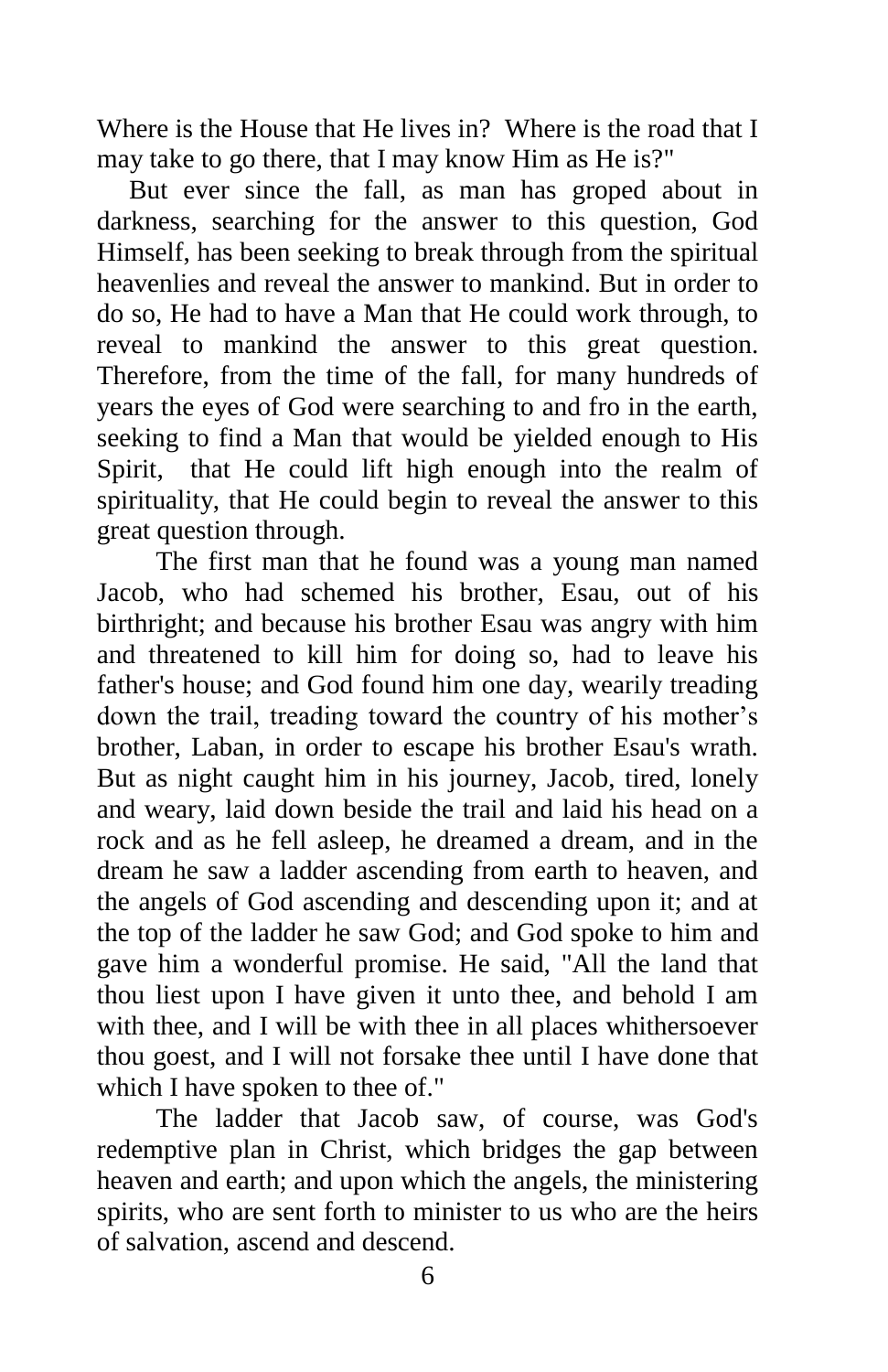The next thing we need to understand is that when God gave Jacob the glorious promise, and said, "The land whereon thou liest I have given unto thee," he wasn't just talking about the few square feet or few square acres around where Jacob's head lay; but He was talking about all the land of this earth. And then the next thing we need to understand - when God gave that glorious promise to Jacob it was not Jacob's promise alone, but it was our promise also. For all the promises of God that were given to Abraham and Isaac and Jacob were not given to them alone, but were given to them and to their seed that would come after them. And we are the seed of Abraham, Isaac and Jacob through Jesus; for Jesus descended from Abraham, Isaac and Jacob, and we were born of Jesus' seed, therefore through Jesus we are the seed of Abraham, Isaac and Jacob; and therefore every promise that God gave to our fathers Abraham, Isaac and Jacob, which were given not to them only, but to them and their seed, is our promise also.

 As I write this article, the particular land I am in right now is Nairobi, Kenya, East Africa; and God says to me, "The land whereon thy head liest, I have given it unto thee." A few weeks previous to this I was ministering in Japan, then Taiwan, then Hong Kong, then Singapore, then Malaysia, then Ceylon. Every place whereon my head rested, the promise of God was still given to me, "All the land whereon thy head liest, I have given it unto thee."

 And to thee, dear reader, wherever thou art in this hour: California, Mexico, New York, South America, wherever thy head liest, God sayeth unto thee in the glorious promise, "All the land whereon thy head liest, I have given it unto thee." But the promise doesn't end there. God goes on to say to us, "And behold, I am with thee and I will be with thee in all places whithersoever thou goest. I will not leave thee until I have done that which I have spoken to thee of."

 Then the Bible tells us that Jacob awoke from his sleep and said. "How dreadful is this place. This is none other but the House of God." And he poured oil upon the rock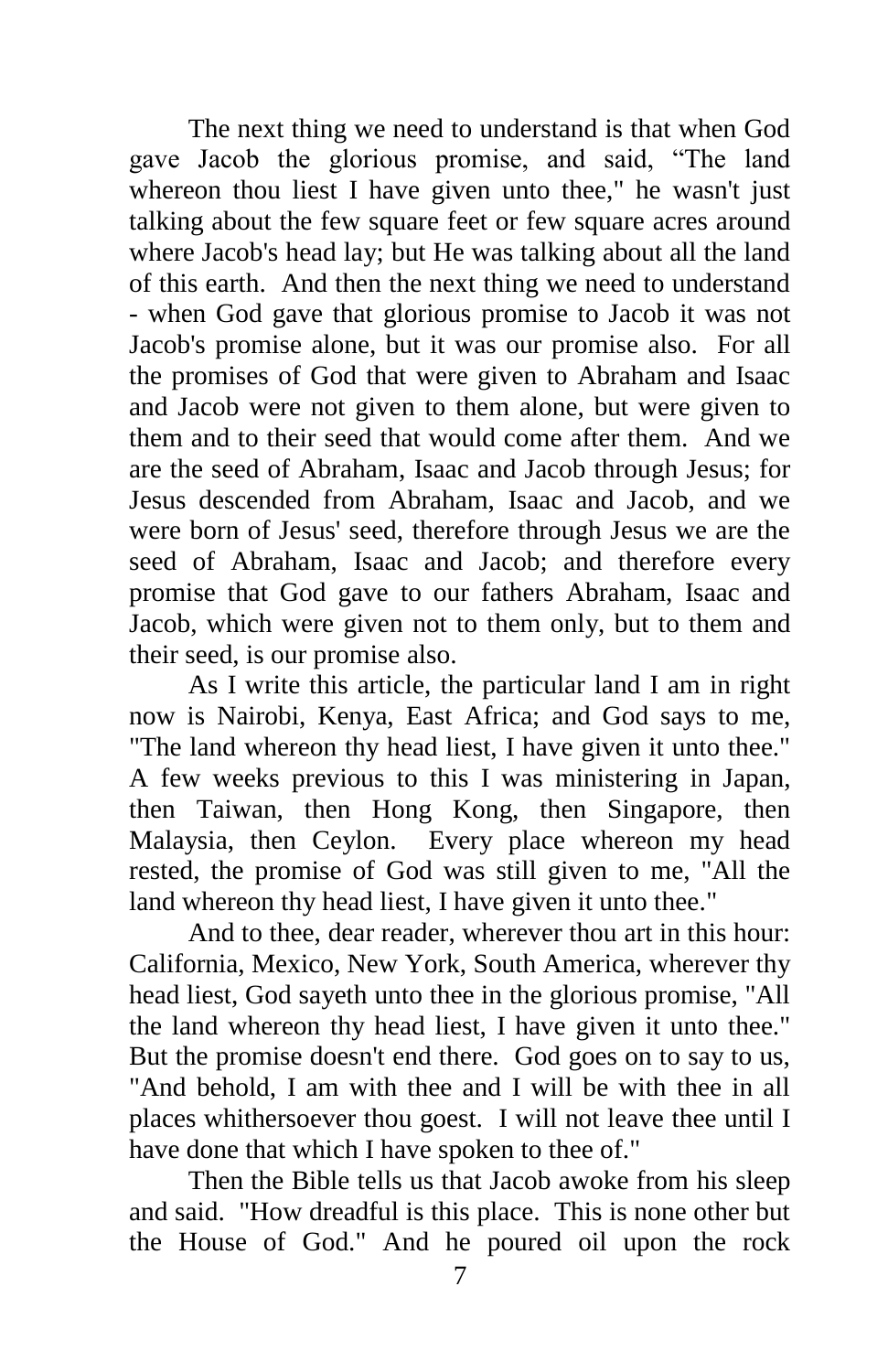whereon his head laid and proclaimed that place forever after to be the House of God. In the progressive Divine unfolding revelation of the House of God to mankind, this is the first step that God took to bring the House of God from heaven down to earth; for, for the next almost five hundred years after that, to all Jacob's descendants, which were the only people in the earth that were worshiping the true God, the House of God was the rock in the wilderness beside the trail that Jacob had poured oil on. For the next four or five hundred years after that, wherever Jacob's descendants were, they believed with all their hearts that the area around that rock where Jacob had laid his head was the area where God's House was; and no matter where they were, even if it was hundreds of miles away from that place, when they would pray they would turn their eyes toward the rock beside the trail in the wilderness, with the oil poured on it, where their father Jacob had met God in such a supernatural manner; and they would pray toward that place.

 For you see, before that Jacob had never met God in such a powerful, supernatural experience, or in such a supernatural manner. Therefore, he believed with all his heart that that area around that rock where he had met God in such a powerful way was the only place in the earth where God dwelled, and he taught it to his descendants. For you see, in those days men did not have the revelation that God is an omnipresent Spirit which is everywhere, as we do now. This revelation was first given by Jesus when He came into the world and therefore, not having the revelation that God is an omnipresent Spirit which is everywhere, as we do now, Jacob, having had such a supernatural experience with God in that particular place, believed that that was the particular area in the earth where God dwelled; and therefore he poured oil upon the rock and said, "How dreadful is this place. This is none other but the House of God, and this is the gate of heaven."

 Of course that rock beside the trail with the oil poured on it, which was the first foundation stone that God laid in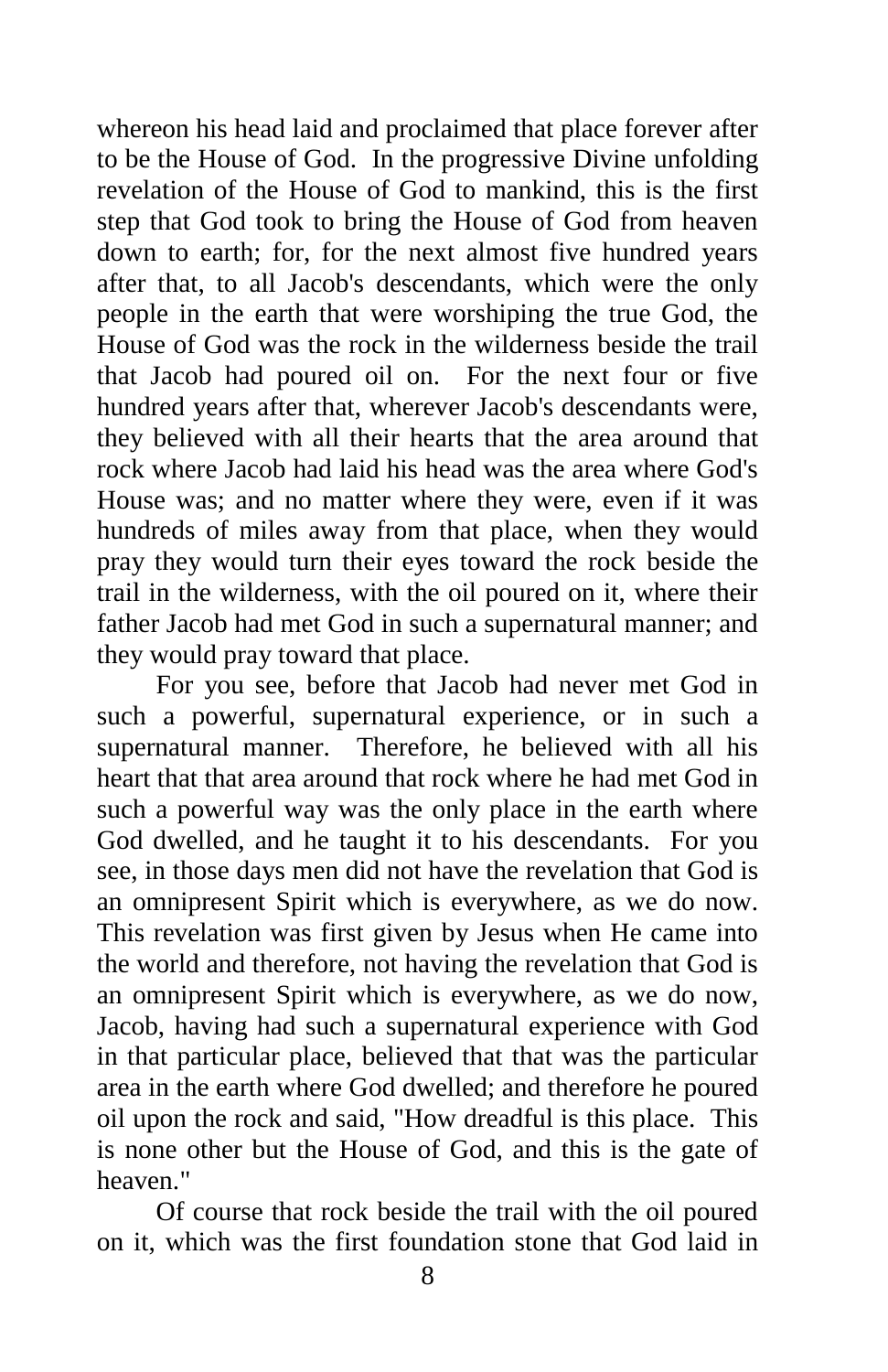building His House here upon the earth, was only a type of Jesus, who came two thousand years ago and become our Rock, with the oil of the anointing poured upon Him; and the Bible says He was the stone that the builders rejected that became the Head of the corner, or the chief comer-stone. Therefore, for hundreds and hundreds of years after Jacob's experience with God, at the rock beside the trail, the highest revelation of the House of God that mankind had was a rock beside the trail with oil poured on it, and all of Jacob's descendants believed with all their hearts that that area around that rock was the area where God dwelled in the earth, and that it was truly the House of God. However, this was not the fullest revelation of the House of God that God desired to give to mankind, and therefore for the next few hundred years God's eyes continued to search to and fro in the earth, that He might find another Man that He could lift up high enough in the Spirit that through him He might give to mankind a fuller revelation of the House of God. Finally, He found one in a young prince named Moses, a young prince in Egypt. Although he was raised in Pharaoh's house as a prince in Egypt, not knowing that he had been born an Israelite, he felt a strange affinity with the slave people of Israel, who were slaves in Egypt. Finally it became so strong he found himself with a tremendous desire to deliver them from their bondage, but in his youthful zeal he wound up killing more people than he got delivered. Therefore God had to take him to the back side of the desert and pin him down with a little flock of sheep, and there break him for the next forty years, so that when God had finished dealing with him and brought him up out of the desert, it was said that the man, Moses, was meek above all other men.

 Therefore, God had a vessel prepared that was yielded enough to Him in the Spirit that He could call him up in the mountain and give him a fuller revelation of the House of God - a revelation of the Divine pattern for constructing the tabernacle of God that Moses pitched in the wilderness. A tabernacle made up of three divisions - outer court, Holy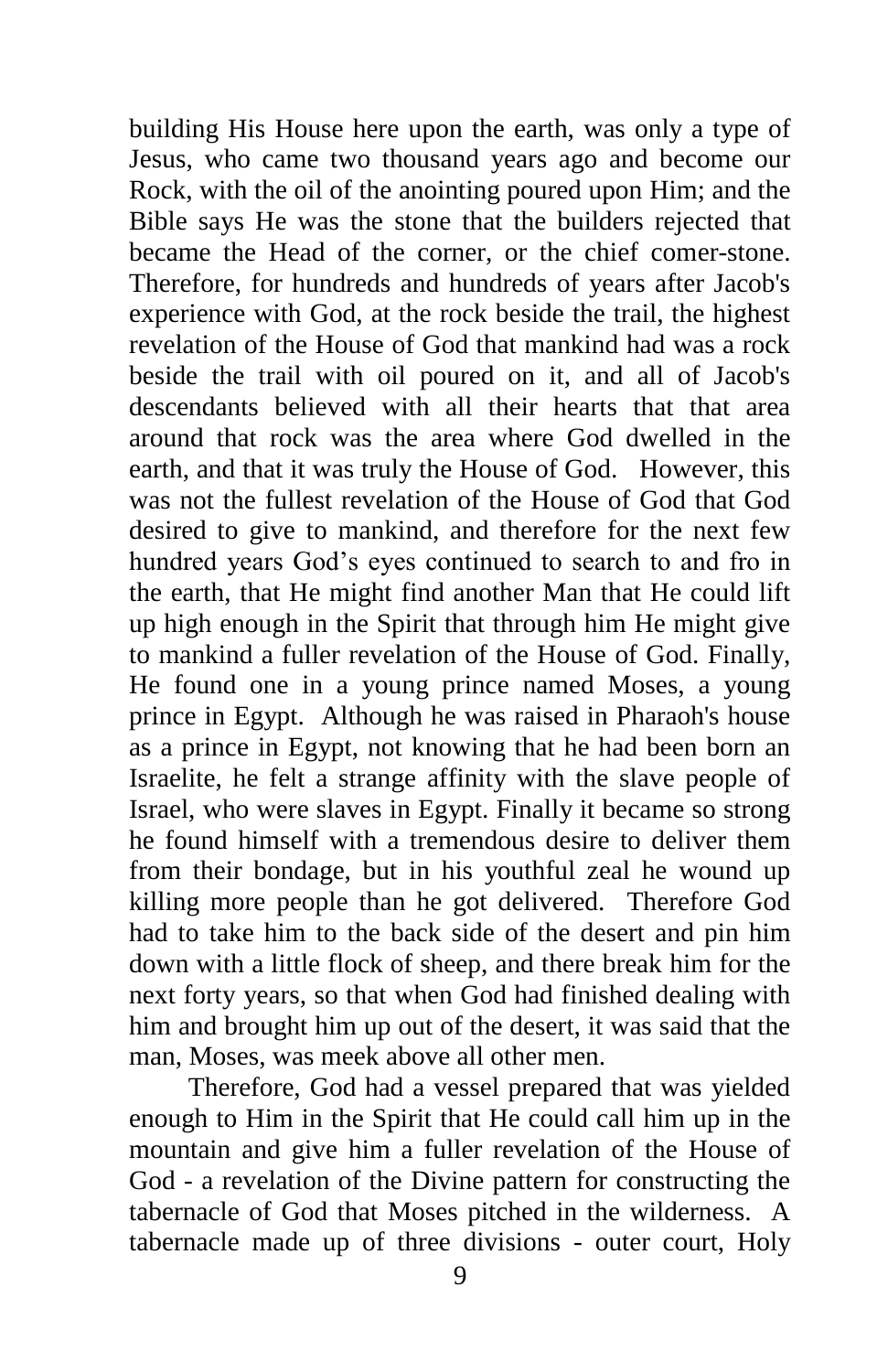place, and Holy of Holies, and constructed out of wooden boards overlaid with gold, and held together with five golden bars, also made out of wood overlaid with gold.

 Of course that tabernacle that Moses pitched in the wilderness in the Old Testament age was only a type of you and me and the Body of Christ, the true Tabernacle of God that the Holy Spirit, our heavenly Moses, is building in this New Testament age. That tabernacle was constructed out of wooden boards overlaid with gold, and in the symbolism of Scripture, wood, wherever we find it is symbolic of the human nature of man; but gold is symbolic of the supernatural, incorruptible nature of God. Wood overlaid with gold is man overlaid with the supernatural nature of God. Therefore, each one of us, when we have been baptized in the Spirit and have been overlaid with the gold of God's anointing, have become a board in God's Tabernacle.

The five wooden bars that held those wooden boards overlaid with gold together, also made out of wood overlaid with gold, were only a type of the five Spirit Ministries - Apostles, Prophets, Elders, Evangelists and Teachers - that join God's people together today into one Holy Tabernacle: men who have the human nature, who are wood, who are overlaid with the gold of God's anointing for their Ministries.

 Therefore, in the Divine, progressive, unfolding revelation of the House of God, the rock beside the trail with oil poured on it in the wilderness, had progressed into the tabernacle made out of tent curtains that Moses pitched, that wandered through the wilderness from place to place for over forty years, always seeking to find its final resting place in the Jerusalem City of God. That tabernacle had no certain dwelling-place in the earth, but day by day, week by week, month by month as the children of Israel would dismantle it and carry it forward on their journey, it wandered from place to place, seeking, searching, always seeking for its final resting place until finally it arrived at Jerusalem.

 This, of course, is a type to reveal to you and me that we are pilgrims and sojourners in this world and in this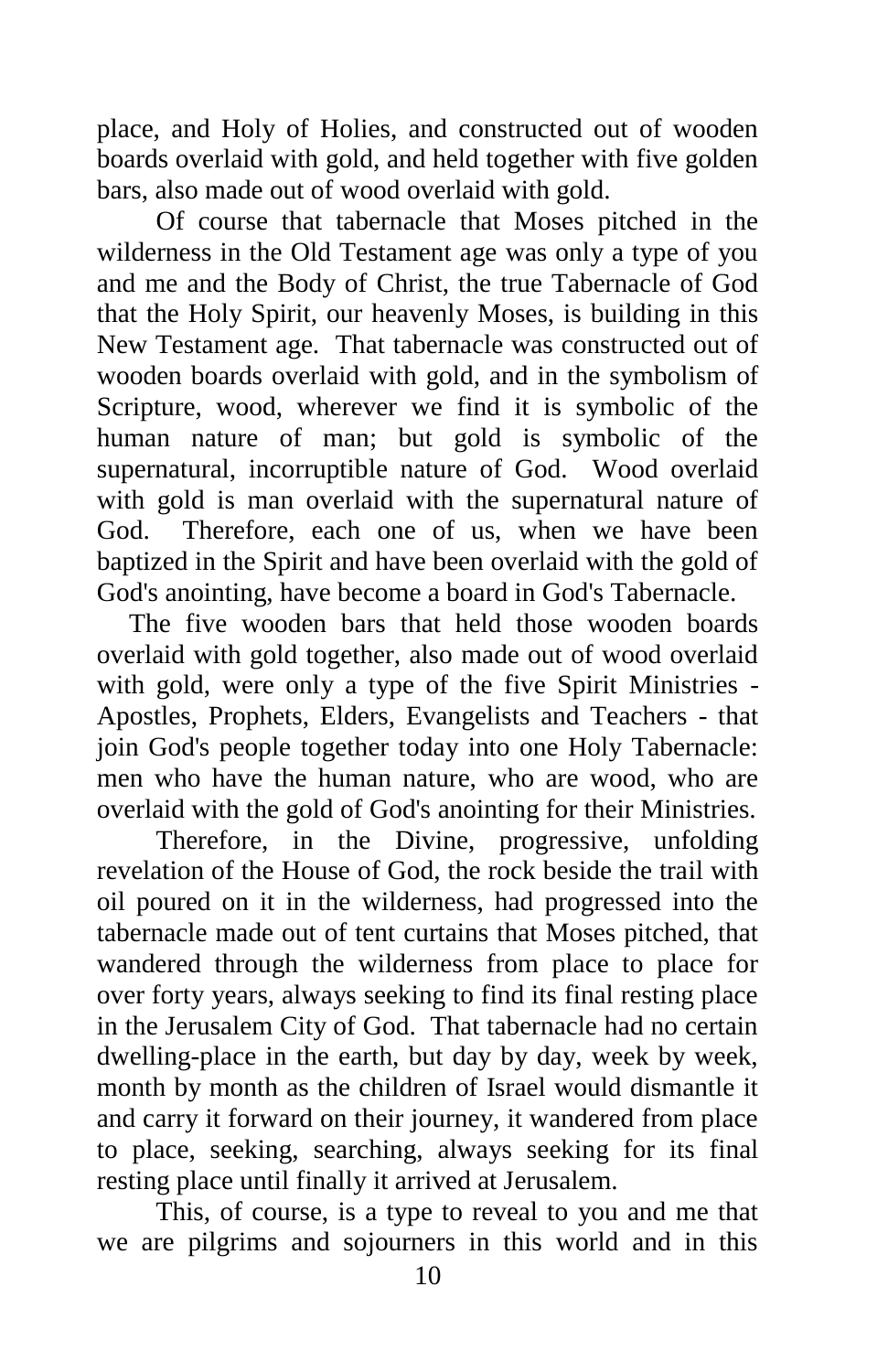present age; and we do not have any final resting place, but we are the Tabernacle of God, moving forward in the Spirit from Truth to Truth, from line to line, from precept to precept, always searching, seeking, for our final resting place, which we will not find until we have grown up into the measure of the stature of the fullness of Christ and come to Jerusalem, that has become the New Jerusalem City of God.

 What a shame it is, today, that so many Christians are foolish enough to try to put down their roots deep and build up their estates and their fortunes and their securities in this world and in this present age, afraid to launch out and move forward in the Spirit, afraid to become what we really are, pilgrims and sojourners in this world and in this age - not knowing that we will not find our final resting place until the next age, the thousand-year reign of Christ in this earth through us.

 And so, for the next few hundred years after Moses pitched the tabernacle in the wilderness, the highest revelation of the House of God that mankind had was a three-fold tabernacle made out of tent curtains in the wilderness. After that, when the children of Israel would pray, no longer would they look toward the rock beside the trail that Jacob had poured oil on, but they would turn their faces toward the tabernacle, for it was there, now, that the Shekinah glory-cloud of God rested.

 However, this still was not the fullest revelation of the House of God that God wanted to give mankind, and therefore the eyes of God continued to search to and fro in the earth to find another Man that God could lift even higher in the Spirit, that He might reveal to him a fuller revelation of the House of God; and after several hundred years He found this Man in David, a young shepherd boy, who, when he was but a youth was so anointed of the Lord and so yielded to the Spirit of God that God could reveal to him man's true relationship to God in that great Psalm, the 23rd Psalm, that he went about singing all the time, "The Lord is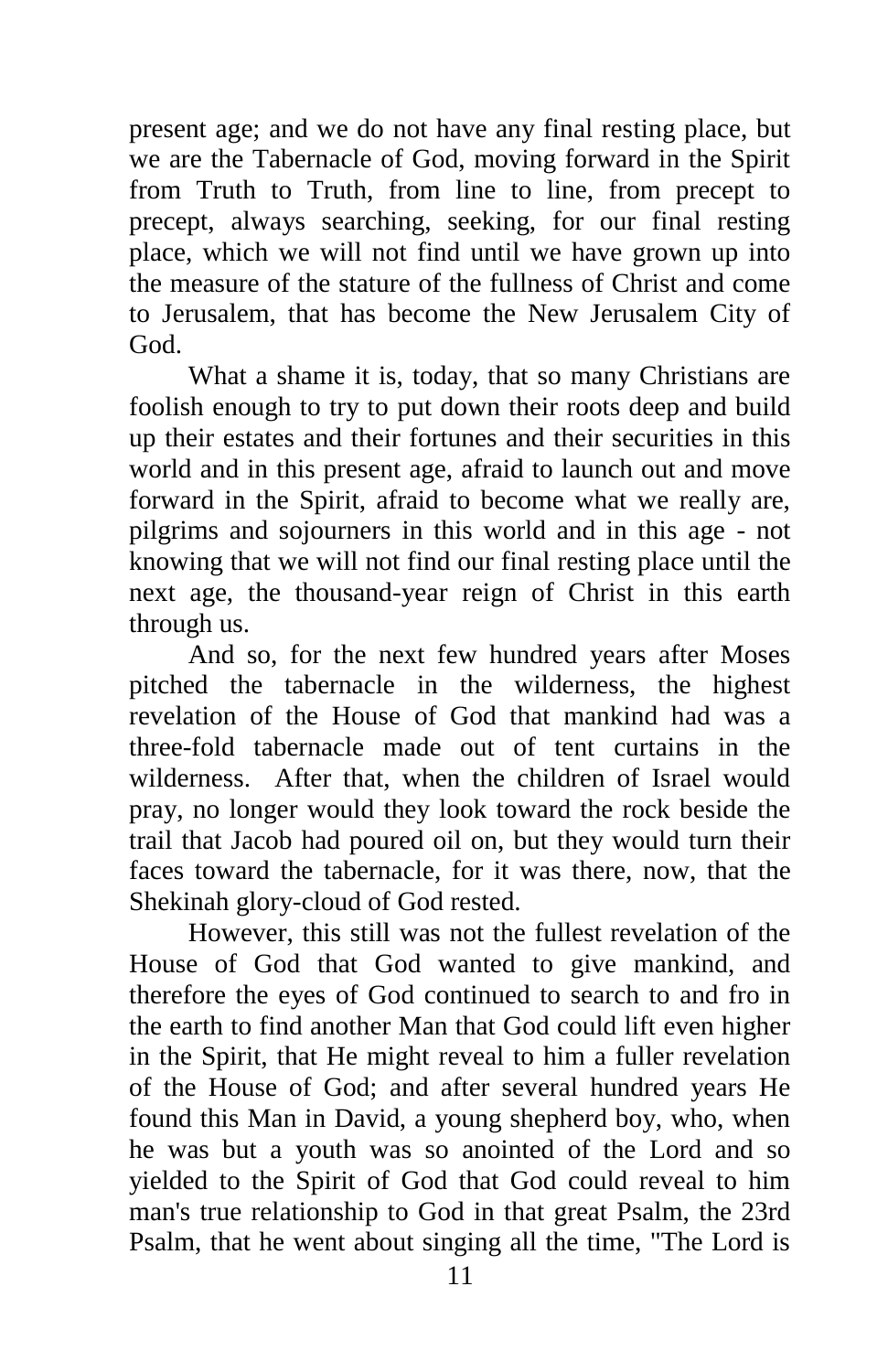my shepherd; I shall not want. He maketh me to lie down in green pastures: He leadeth me beside the still waters. He restoreth my soul: He leadeth me in the paths of righteousness for His name's sake. Yea, though I walk through the valley of the shadow of death, I will fear no evil: for Thou art with me: Thy rod and Thy staff they comfort me. Thou preparest a table before me in the presence of mine enemies: Thou anointest my head with oil; my cup runneth over. Surely goodness and mercy shall follow me all the days of my life: and I will dwell in the house of the Lord forever."

 Therefore God anointed David, and having become the King of Israel and established the kingdom in Israel, the Bible says David prepared materials to build a house of God that would be a fuller and greater revelation to mankind of the House of God than the tabernacle that Moses pitched in the wilderness. And then having prepared the materials, on his death he handed the kingdom down to Solomon, and Solomon, his son, the man of wisdom that God anointed with more wisdom than any that had ever come before him, built the temple of God; and God filled that temple with His Shekinah glory, until the Priests were not able to minister; and therefore the tabernacle in the wilderness progressed into the temple made out of stones that would never be moved again because its traveling days were over. Therefore after that, when men would pray, they would no longer look toward the tabernacle in the wilderness as the House of God, but they would pray toward the temple that Solomon had built in Jerusalem; and for many hundreds of years after that, the highest revelation of the House of God in the earth was the great temple that Solomon had built in Jerusalem.

However, that temple was not the fullest revelation of the House of God that God desired to give to mankind; for though it was made out of beautiful stones, finely chiseled and beautifully shaped, yet they were dead stones with no life in them; and that temple was made with man's hands, and God spoke in His Word and said, "God dwelleth not in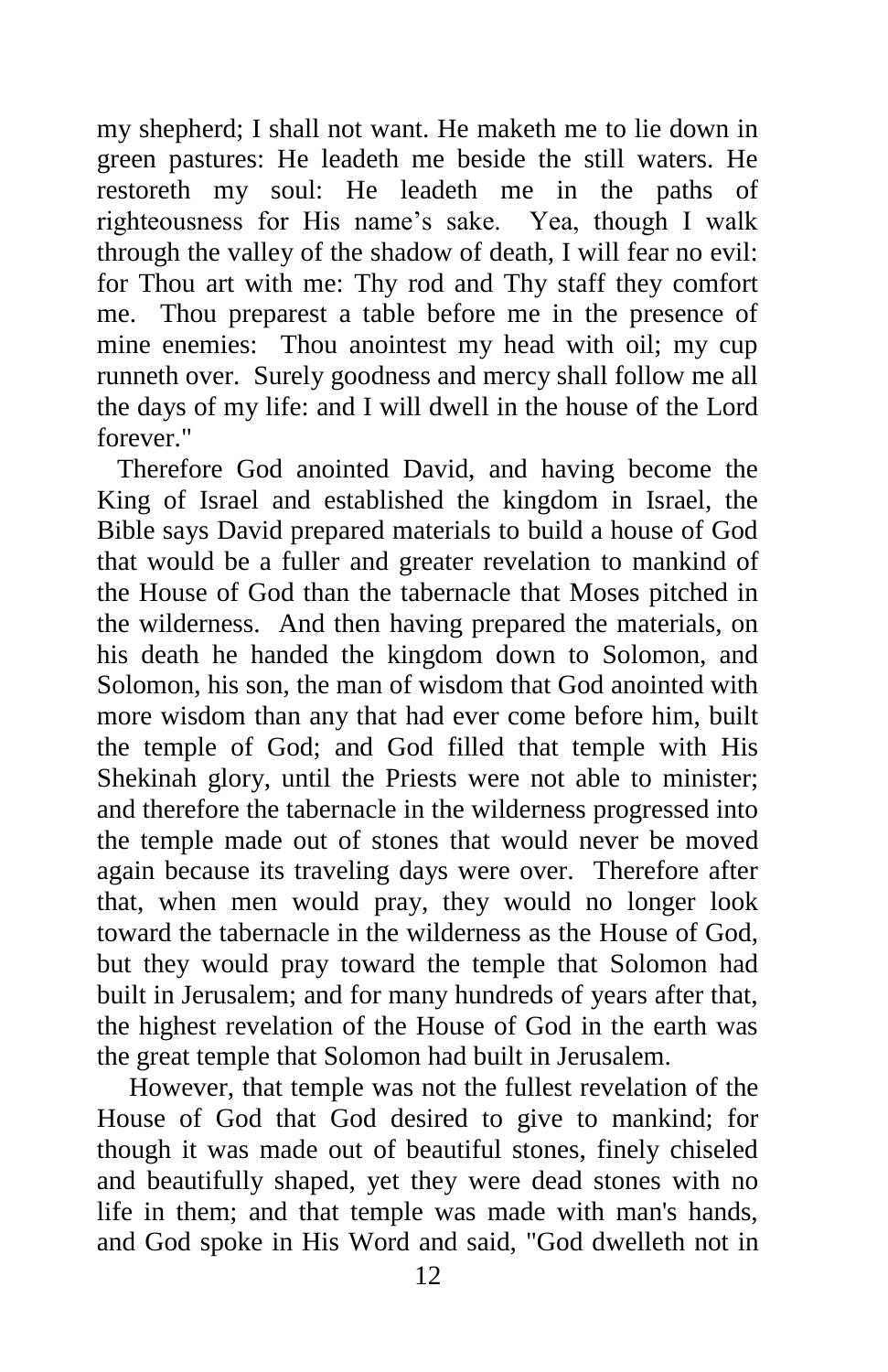temples made with man's hands." But it was only a carnal, physical type also, of the true Temple of God that God would build later. Therefore the eyes of God continued to seek and search through out the earth, that He might find a Man that He could lift up high enough in the Spirit, out of whom He could build a living Temple; but of course He could find no such Man in the earth.

Therefore, two thousand years ago, God, Himself, came down and incarnated into this earth - born as a Babe in a manger, named Jesus; and therefore the temple that Solomon built, made out of stones, but dead stones, ceased to be the House of God with the coming into the world of Jesus, and for the next thirty-three and a half years, the fullest revelation of the House of God to mankind was a living Temple named Jesus of Nazareth - and it was to this Temple that Jesus referred when He spoke to the Scribes and the Pharisees and said, "Destroy this Temple and in three days I will raise it up." For the Bible clearly states that He spake of the Temple of His Body; and when He said, "in three days I will raise it up, He wasn't merely referring to His own resurrection on the third day after His crucifixion , but He was saying that in three great Feast Days, the Feast of Passover, the Feast of Pentecost and the Feast of Tabernacles, He would raise up a many-membered, corporate Temple that His Spirit would fill in fullness; of which that physical temple - both the one Solomon built and His own physical Body, was here but as a type.

 Therefore, Jesus Himself, during the thirty-three and a half years that He was here, though He was the revelation to mankind of the House of God, He was not the fullest revelation that God wanted to give to mankind of the House of God: for His was only an individual Body, and God is a corporate Being, who, in the end, must fill a manymembered, corporate Body. Therefore, Jesus became the chief cornerstone of that many- membered, corporate Temple that God would build out of His many- membered Body.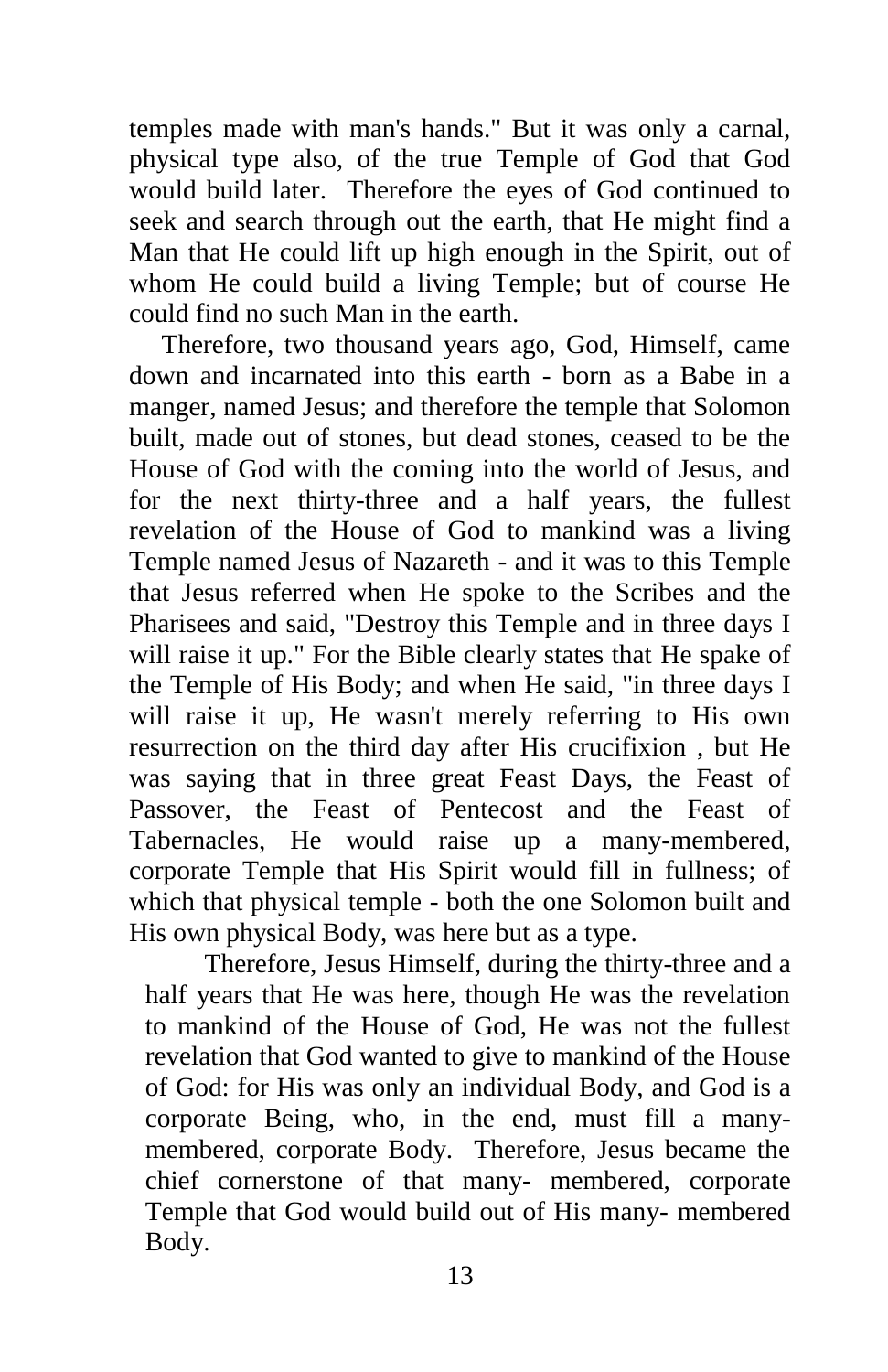For you see, dear reader, that rock beside the trail in the wilderness that Jacob poured oil upon, which became the foundation stone for the tabernacle and the temple that came afterward, was a type of Jesus with the oil of the anointing poured upon Him while He was here, who was the Rock which was the chief cornerstone and the foundation for the many- membered, corporate Tabernacle and Temple that God would build after Him.

Therefore, on the day of Pentecost, in the upper room, Jesus, the Rock, as His Spirit indwelled His manymembered Body, one hundred and twenty disciples in that upper room -- progressed into the Living Tabernacle of God, of which the tabernacle Moses pitched in the wilderness was a type. And as the twelve Apostles moved out across the earth during the first century, spreading the Gospel; and as three thousand souls were saved on the day of Pentecost, and five thousand saved and filled with the Spirit when the lame man was healed at the gate of the temple, the boards of God's Tabernacle were being overlaid with gold and as the five Spirit Ministries came forth, five golden bars that drew them together into one Tabernacle began to be fitted into their place and for the next hundred years the House of God was a Living Tabernacle -- wooden boards overlaid with gold, men with the human nature overlaid with the gold of God's anointing, held together by five golden bars, or five Spirit Ministries, moving out across the earth and traveling from place to place on its pilgrimage journey toward the New Jerusalem.

 But after the first century the Roman Catholic Church organization took over, God's people lost the anointing, the Baptism in the Spirit was removed from the Church, and the nine Spirit gifts; and therefore the two foundation Ministries of Apostles and Prophets departed, and there were no longer five golden bars to hold the Tabernacle together, and therefore it disintegrated and the Living Tabernacle of God, as the Church, went into captivity to Babylon for nineteen hundred years of bondage to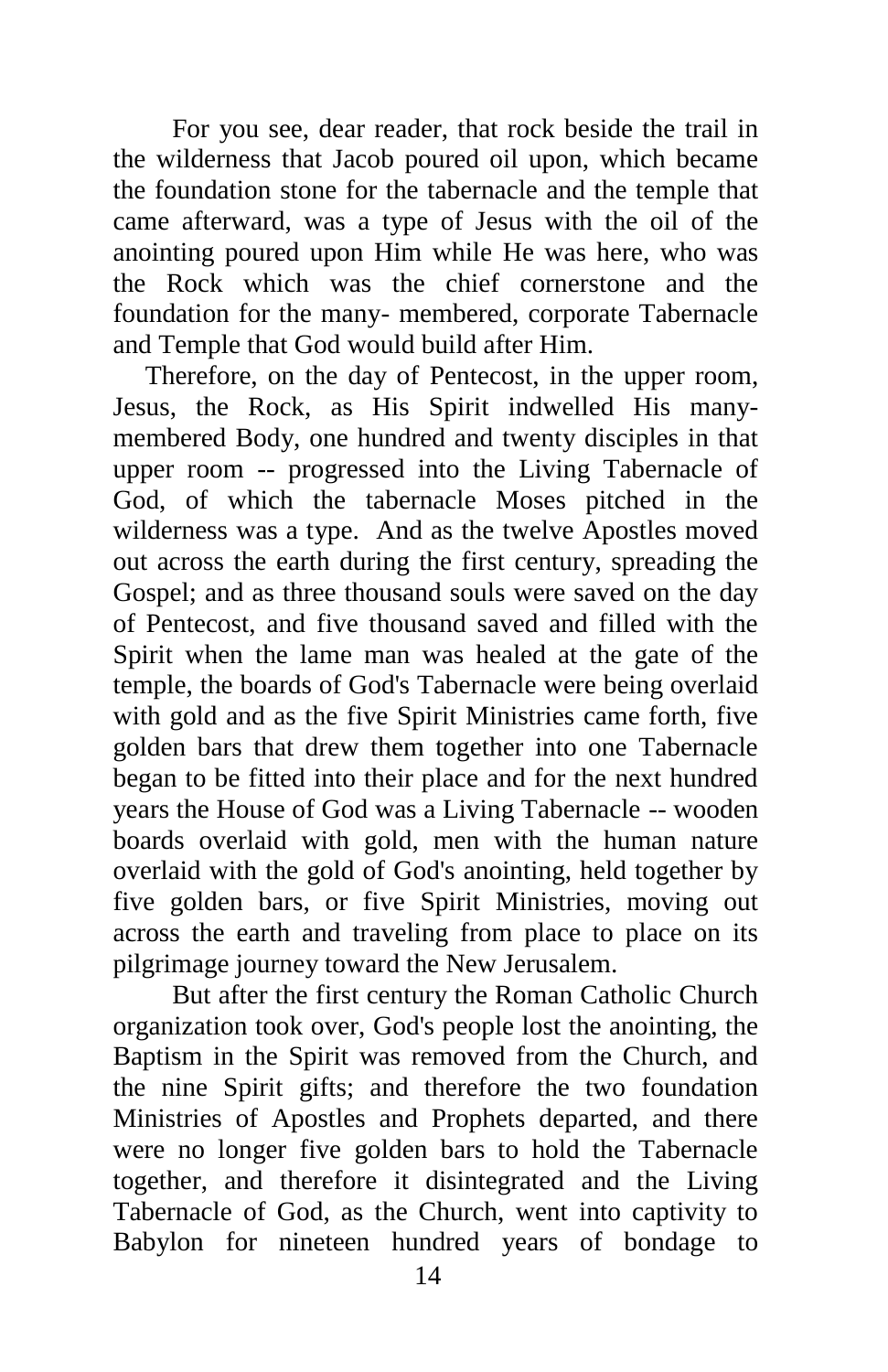organizational, denominational Christianity, and the Living Tabernacle of God disappeared from the face of the earth.

 But in fifteen hundred A.D., God found and anointed Martin Luther, and began the mighty restoration move of God; Through Martin Luther, He restored the doctrine of Justification by faith. Later on, through John Wesley, He restored the Supernatural, new-birth experience, so that every believer could come into supernatural personal experience with Jesus. Then later on, through the great Pentecostal move of God, He restored the Baptism of the Holy Spirit, then the nine gifts of the Spirit; and now in these last days in this great, end-time move of God, the five-fold Spirit Ministry and the Living Tabernacle of God is appearing again in the earth, still traveling through the wilderness, still wandering from place to place, reaching toward the end of its journey, the New Jerusalem, where, as we grow up to the measure of the stature of the fullness of Christ, and corruptible puts on incorruptible, the tabernacle made out of tent curtains will be replaced by the Temple made out of Stones, lively Stones, which lively Stones ye are. As God purges out every bit of darkness that is within us, the crystal clear light of the jasper stone shall come forth in us; and as we are changed into the incorruptible Nature of God, God's streets paved with gold will come forth in us; and the Temple made out of lively Stones will go on to become, not only the House of God, but the City of God, the New Jerusalem. And then we will at last have the answer to the great question.. "Where is God? Where is His City? Where is the House that He dwells in and what is the road I can take to get there?" The answer to the question will be - He is in His Body, and His City is His Body; and the House, the Temple that He dwells in, in His City is His Body; and the road that one can take to get there is the Way of the Cross, the Way of Death to Self, death to one's individualism, to their individual life, that they might find their place as a member in the incorruptible Body of Christ, the Temple of God, in the City of God. Then, at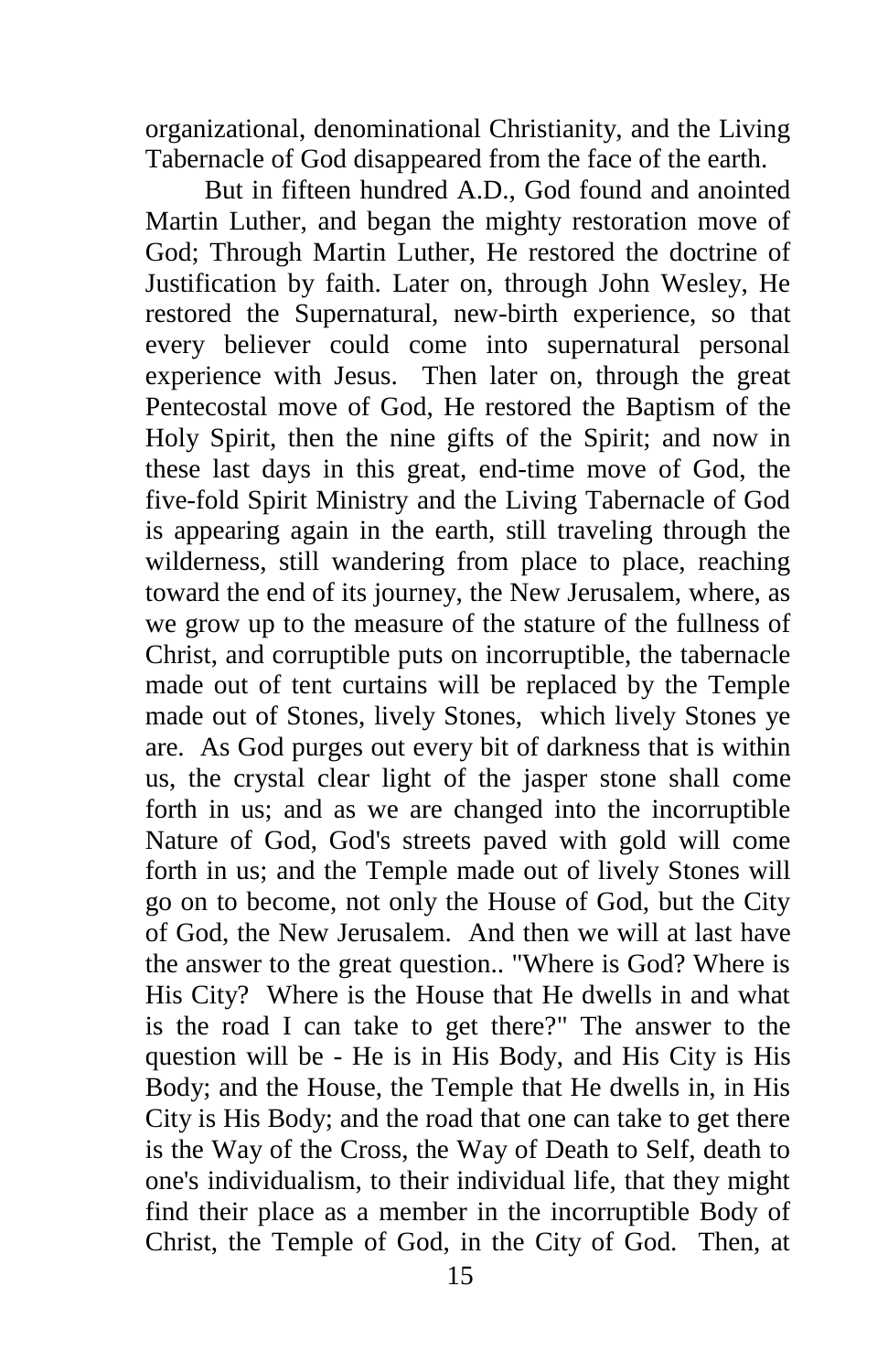last, we shall all be dwelling experientially in the City where there is No Night There.

 But the great mystery that we want to leave with you, in closing, is that we do not have to wait until we have experientially been changed into incorruptibility to dwell in the City where there is No Night There; because all that which is to be manifested in us experientially in the future can be fulfilled in us in the Spirit right now, if we remember that little phrase, "in the Spirit," and if we walk in the Spirit. For you see, in Romans 8:28 and 29 in the Bible, the Bible says that right now, all things work together for good for those who love the Lord, who are the called according to His purpose.

 Many Christians have failed to understand this Scripture, and quite often they have quoted only the first half of the Scripture, and they have said, the Bible says that all things work together for good to those who love the Lord. The Bible does not say all things work together for good to those who love the Lord; it says all things work together for good to those who love the Lord, who are the called according to His purpose. This is the great key to the mystery. It is not according to our purpose that all things work together for good for us, but it is according to His purpose. For you see, our purpose has always been contrary to His purpose, for our purpose has always been to go up, up to a higher place in this world and in the things of this world, and in the riches of this world, and to a greater position in this world; but His purpose has always been to take us down, down to death to self, until we have no more desire for the things of this world.

Therefore the thing that has confused many Christians, so that they have not been able to really believe this Word, "All things work together for good for those who are the called according to His purpose," is because they have thought it simply said, "All things work together for good for those who love the Lord." Therefore they have sought to go up in the things of this world, and when God has allowed Satan to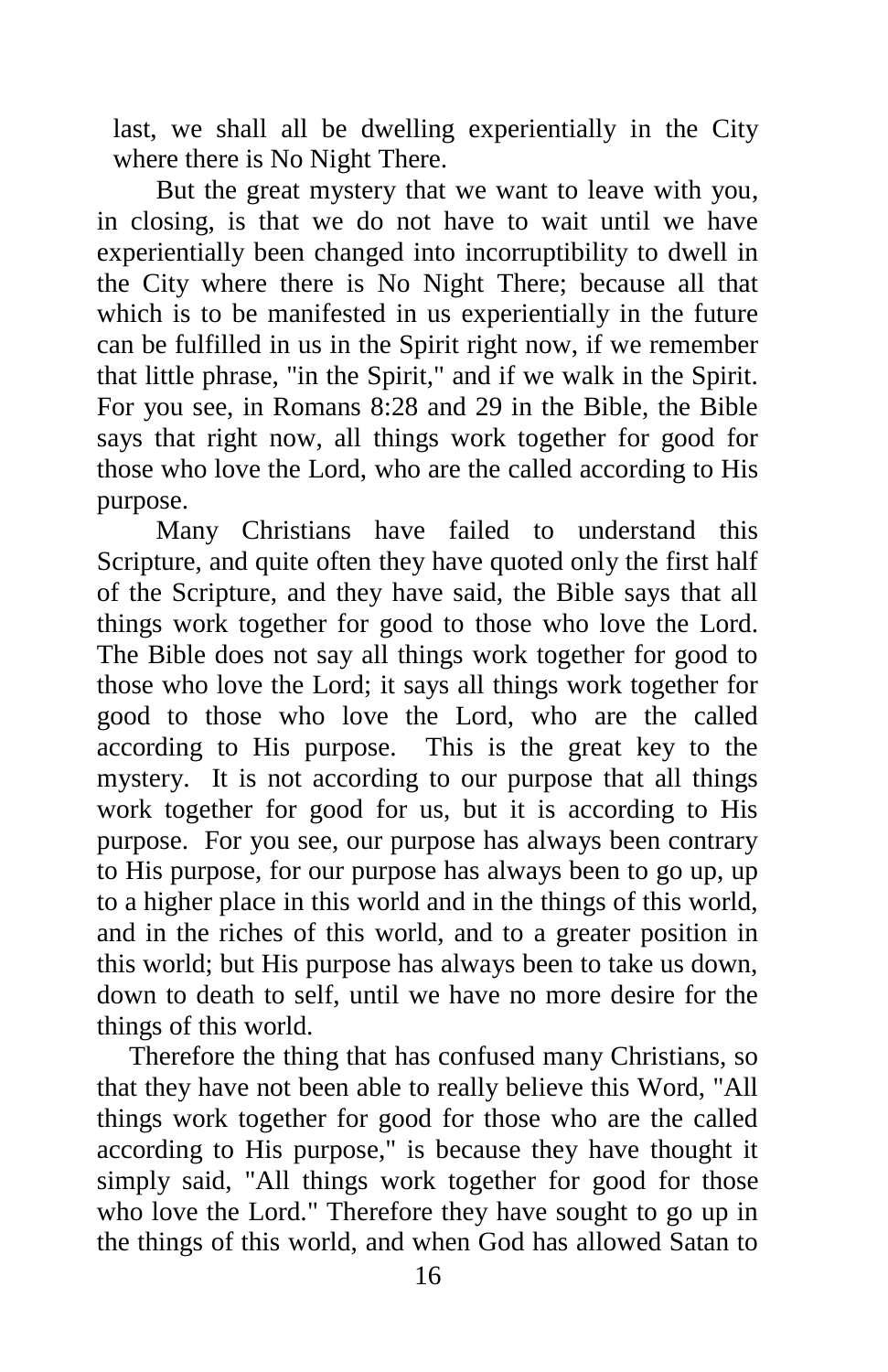hedge up their way every time they have sought to go up, and force them to go back down, down to **death to self**, with a stripping of the things of this world, they have wondered if all things were really working together for good for them. Nevertheless, they were not according to our purpose, but according to His purpose.

 And therefore, when we understand this great Truth, no matter what trial, no matter what test, no matter what tribulation, no matter how things go against us in this world if we will just get in the Spirit and wait upon the Lord, then the Holy Spirit will show us that good thing that God is working in us, to take us to the fulfillment of His Purpose; and the problem will become a blessing, the mountains will become a plain, the darkness will be turned into light, the night into day, and right now, we can be dwelling in the City where There's No Night There.

 There is a beautiful type over in the Old Testament that reveals this. For you see, when the children of Israel were brought through the Red Sea, and out of Egypt, they did not have to wait until they came to Jerusalem to be dwelling in the City where there was No Night There, but they were dwelling in that City all the time, from the time they came out of Egypt through the Red Sea. Because the Bible says that as soon as they got through the Red Sea they were baptized in the pillar of cloud that led them by day, and then at night that pillar of cloud would turn into a pillar of fire that hovered over the camp of Israel, and it would light up the camp of Israel; and there was never a time, during their whole forty years in the wilderness, when they were not in the light. For the pillar of cloud would guide them by day, showing them every turn in their way toward the promised land, so that they were never in darkness as to the way they should go; and then at night, when darkness would descend upon the Sinai desert all around them, the pillar of cloud would turn into a pillar of fire; so that though there was darkness in the world all around them, all night long the camp of Israel was lit up with perfect Light. So that for their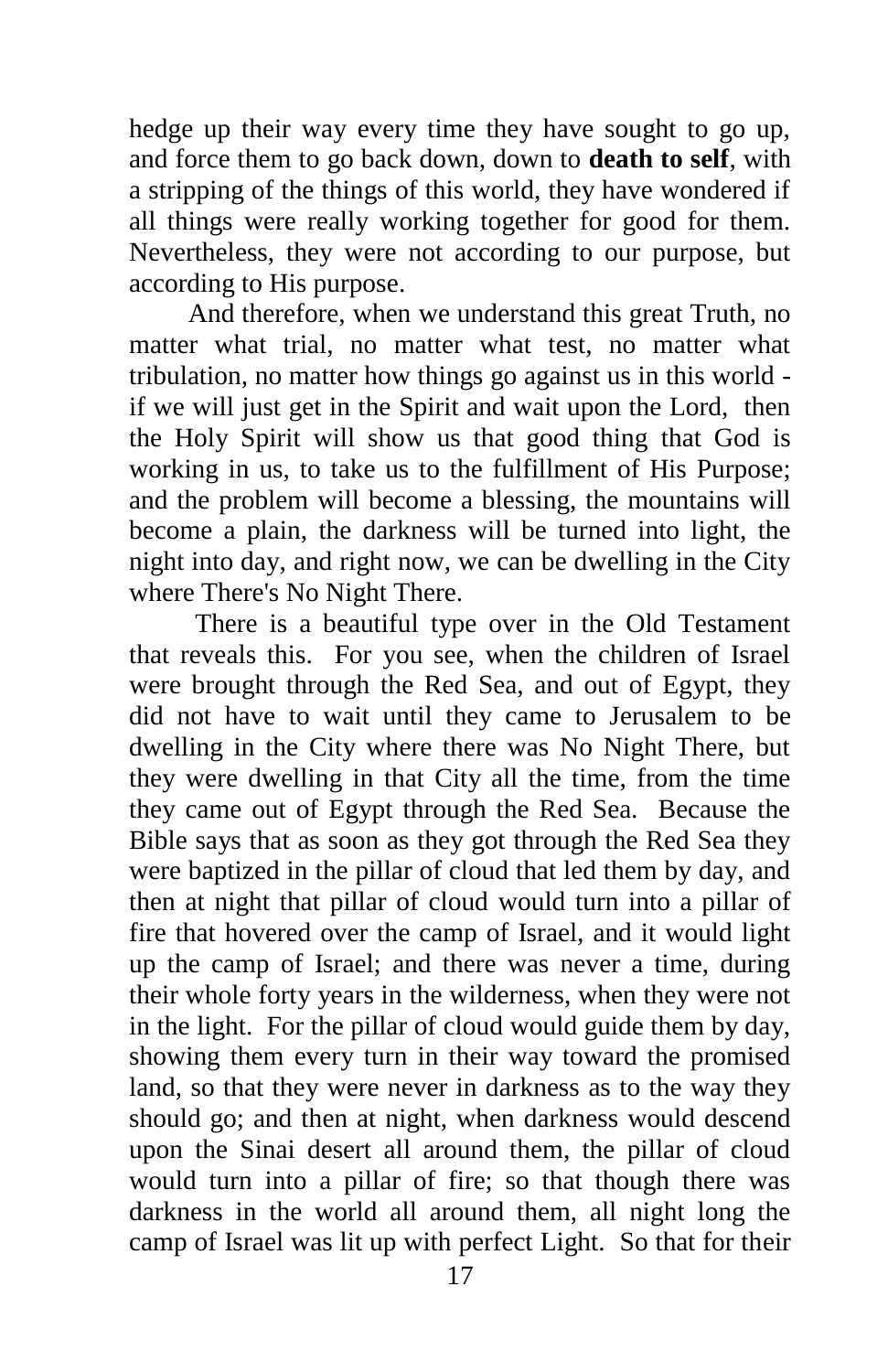whole forty years they were dwelling in the City where There's No Night There.

This is a type to reveal to you and me that we don't have to wait until the time we've come to absolute perfection experientially and changed into incorruptibility to dwell in the City Where There is No Night There; but if we will just stay in the Spirit, right now, all the time - we can dwell in the City Where There's No Night There for you see, the children of Israel, being baptized under the pillar of cloud and pillar of fire, as soon as they got through the Red Sea, was a type of our being baptized in the Holy Spirit as soon as we get saved through the Red Blood of Jesus. And that pillar of cloud that went before them to guide them by day was a type of the anointing that is given to us through our baptism of the Spirit that goes before us to guide us into our Promised Land.

 And therefore when it is not time for us to be tested or to grow through tribulation, but the Spirit of God is simply leading us forward in our journey, then the pillar of cloud the anointing - will go before us and show us every turn and every Truth that we must walk in to enter into our Promised Land. But when it is time for us to grow through testing and God allows us to come to tribulation night and to test and trial, and darkness descends upon us - then, if we will just stay in the Spirit, our pillar of cloud will turn into a pillar of fire, purifying fire that will reveal to us that good thing that God is working in us through the test that we're going through.

 Therefore, the problem will become a blessing; the mountain will become a plain; the darkness will be turned into light and the night into day: and right now, we can dwell in the City where There's No Night There.

 Thus the Scripture says, speaking of us, the true Holy City, "The gates of it shall not be shut at all by day, for there shall be No Night There." In the Old Testament city of Jerusalem, when the sun would begin to go down beyond the horizon and darkness would begin to descend all around the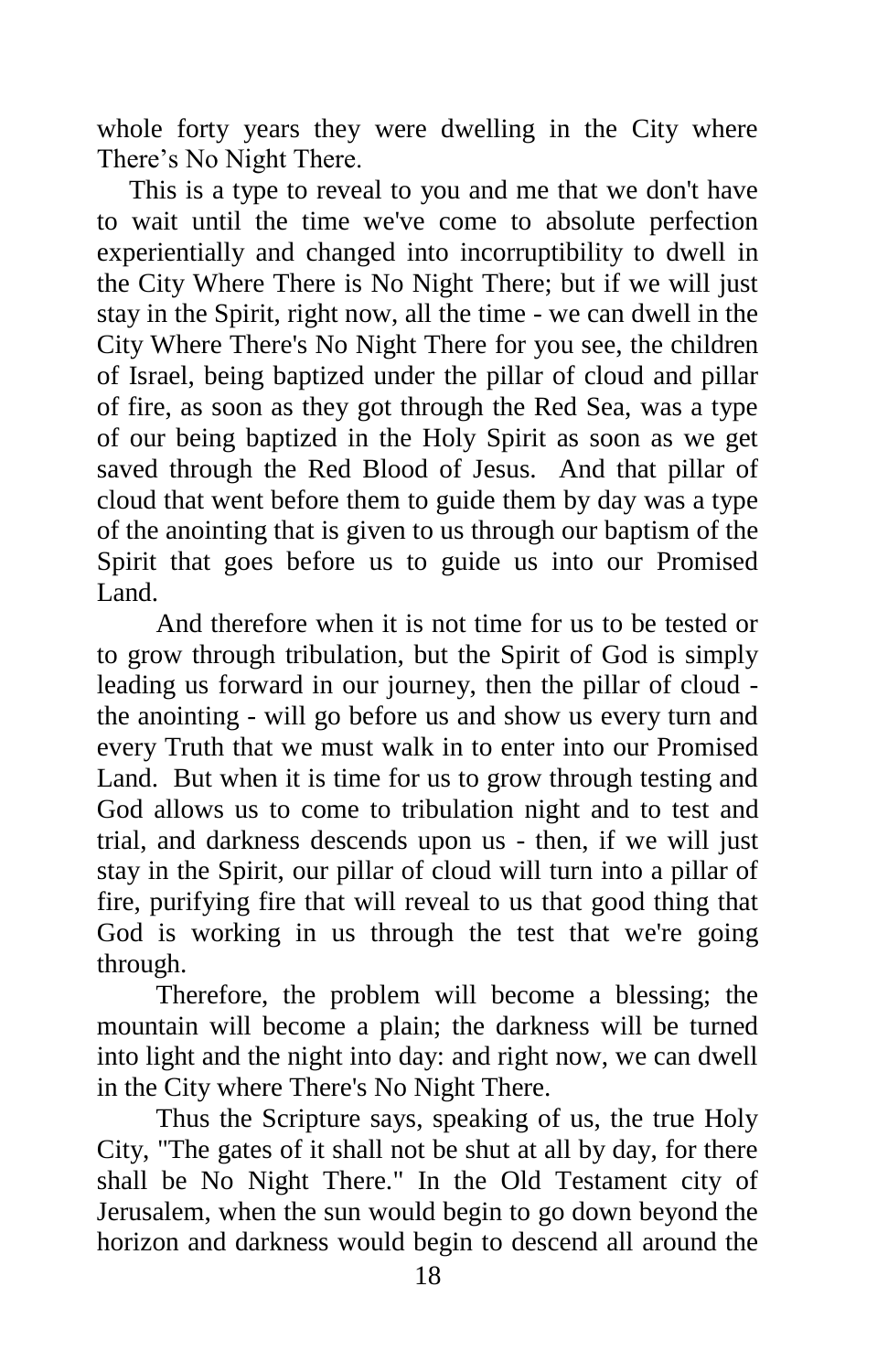city, then the watchmen of Israel had to close the giant gates of the city and ram the giant bar that held them locked shut; because they knew that under cover of darkness the spies of their enemies, the Philistines, would be moving about the walls of the city every night, searching, seeking, always probing, to see if they could find some weak place in the walls, that they might get in and begin to work from within to tear them down and bring them back into captivity again. This is a type to reveal to us today that when we allow ourselves to come into bondage to some spirit of criticism, jealousy, envy, or some spirit of lust for the things of this world, then our Sun, the Light of our true Son, Jesus, begins to go down; and we begin to come under the cover of darkness, and when that happens, right now we have to quickly close the gate of our mind. Because you can be sure if we do not and we allow ourselves to come under that kind of spirit and that kind of darkness, Philistine spirits will be probing around the walls of our City, searching, seeking, always seeking to find some weak place that they can begin to inject thoughts into our minds, by which they can get into us and begin to bore from within to tear down our City and drag us back into captivity to Satan, and to the ways of the flesh.

 And especially as we look around the world and see darkness begin to descend upon the world, and the great seven-year tribulation darkness approaches, the hour has come for us to close the gates of our minds, because you can be sure that as the great seven-year night of darkness descends upon the earth, Philistine spirits are going to be searching, seeking, probing always seeking to see if they can find a weak place in our walls of Truth and the Spirit of God, to see if they can break in and begin to bore from within to tear down our City and drag us back into captivity.

 But the hour will come when that great tribulation night will be over and we will have grown up to the measure of the stature of the fullness of Christ, and corruptible will put on incorruptible, and we will have no more need for Jesus as